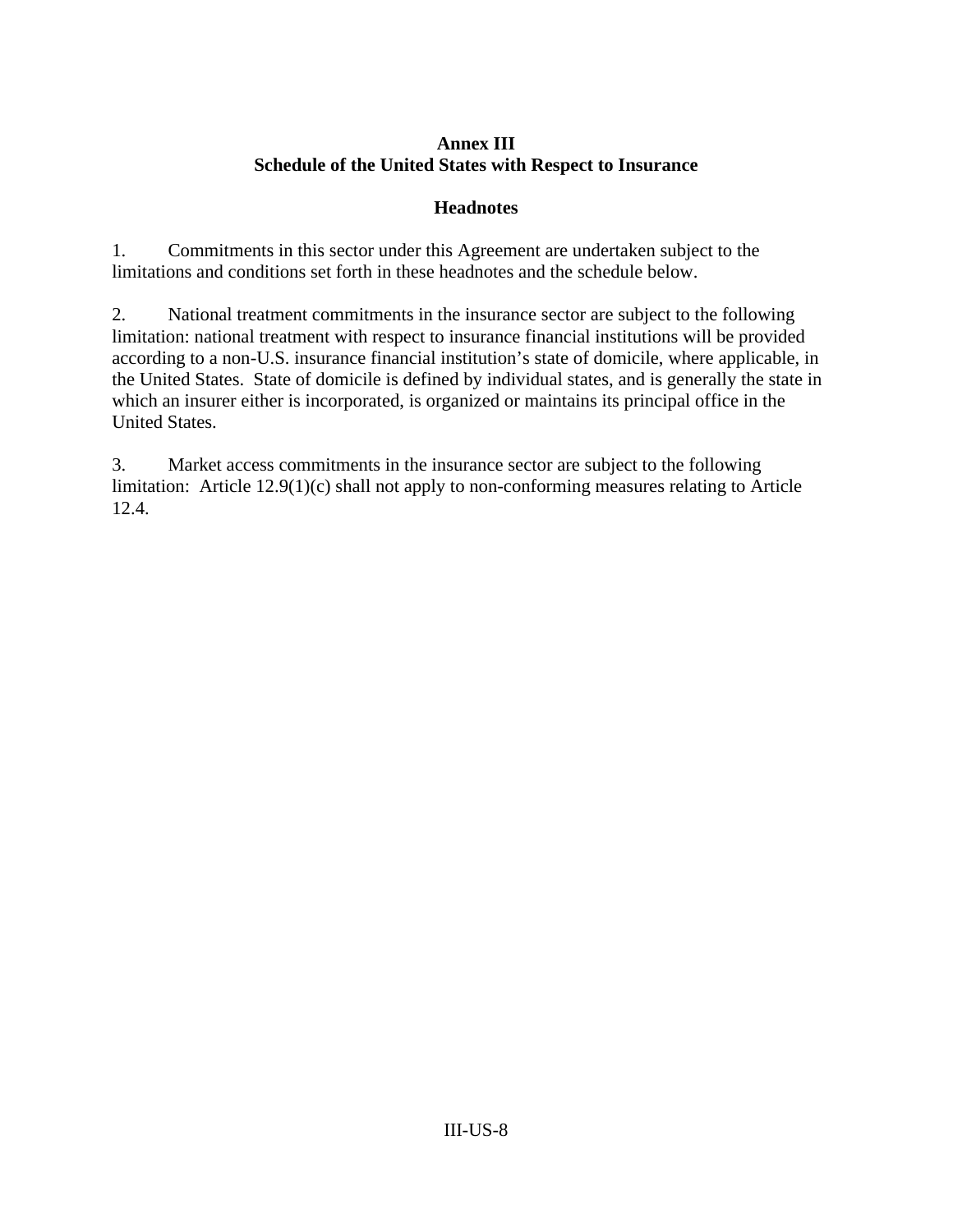| Sector:                       | Insurance                                                                                                           |
|-------------------------------|---------------------------------------------------------------------------------------------------------------------|
| <b>Obligations Concerned:</b> | <b>National Treatment</b><br>Cross-Border Trade                                                                     |
| <b>Level of Government:</b>   | Central                                                                                                             |
| <b>Measures:</b>              | 31 U.S.C. § 9304                                                                                                    |
| <b>Description:</b>           | Branches of foreign insurance companies are not permitted to<br>provide surety bonds for U.S. Government contracts. |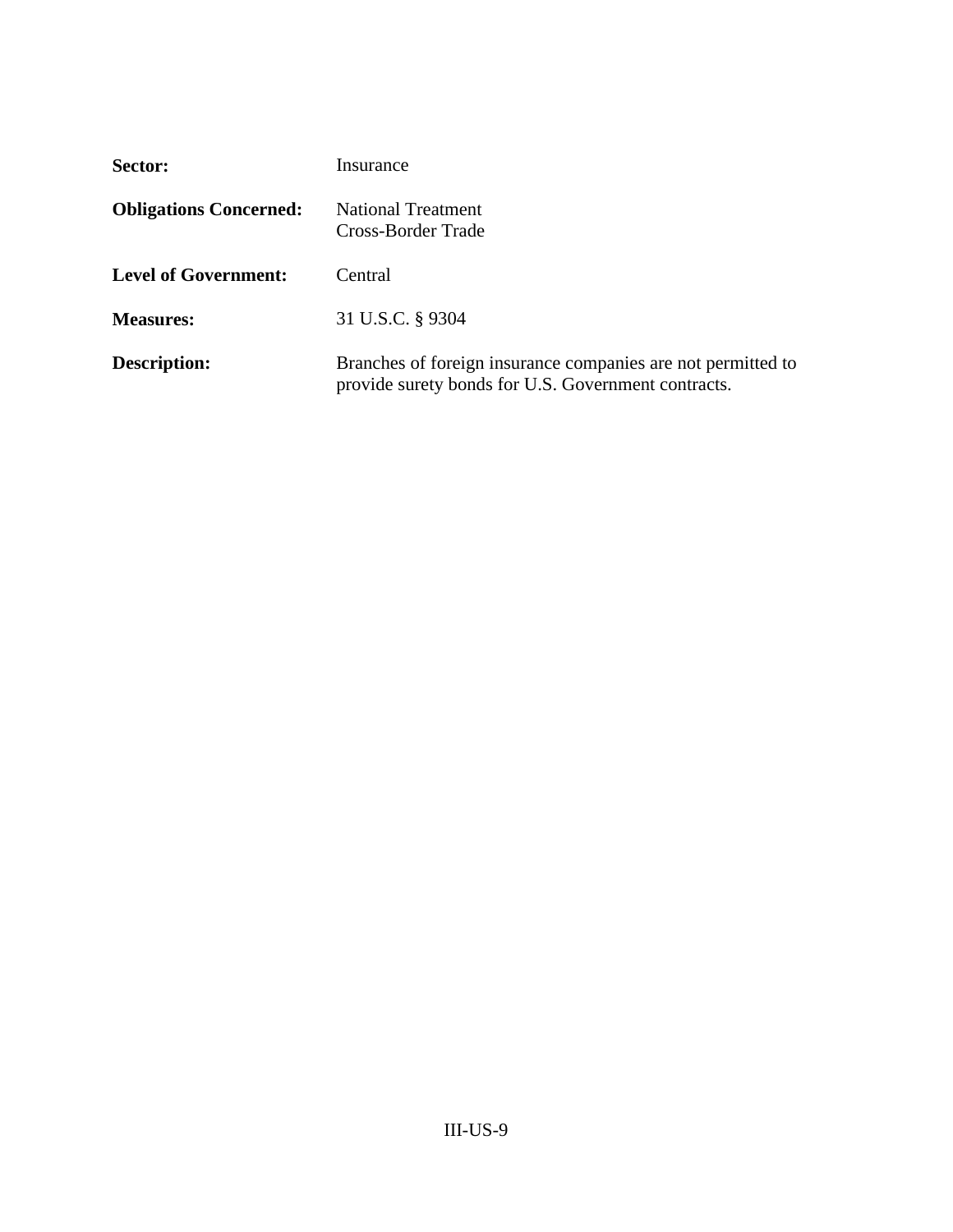| Sector:                       | Insurance                                                                                                                                                                                                                                                                                |
|-------------------------------|------------------------------------------------------------------------------------------------------------------------------------------------------------------------------------------------------------------------------------------------------------------------------------------|
| <b>Obligations Concerned:</b> | <b>National Treatment</b><br>Cross-Border Trade                                                                                                                                                                                                                                          |
| <b>Level of Government:</b>   | Central                                                                                                                                                                                                                                                                                  |
| <b>Measures:</b>              | 46 C.F.R. § 249.9                                                                                                                                                                                                                                                                        |
| <b>Description:</b>           | When more than 50 percent of the value of a maritime vessel is<br>insured by a non-U.S. insurer and the hull of such vessel was built<br>under federally guaranteed mortgage funds, the insured must<br>demonstrate that the risk was substantially first offered in the U.S.<br>market. |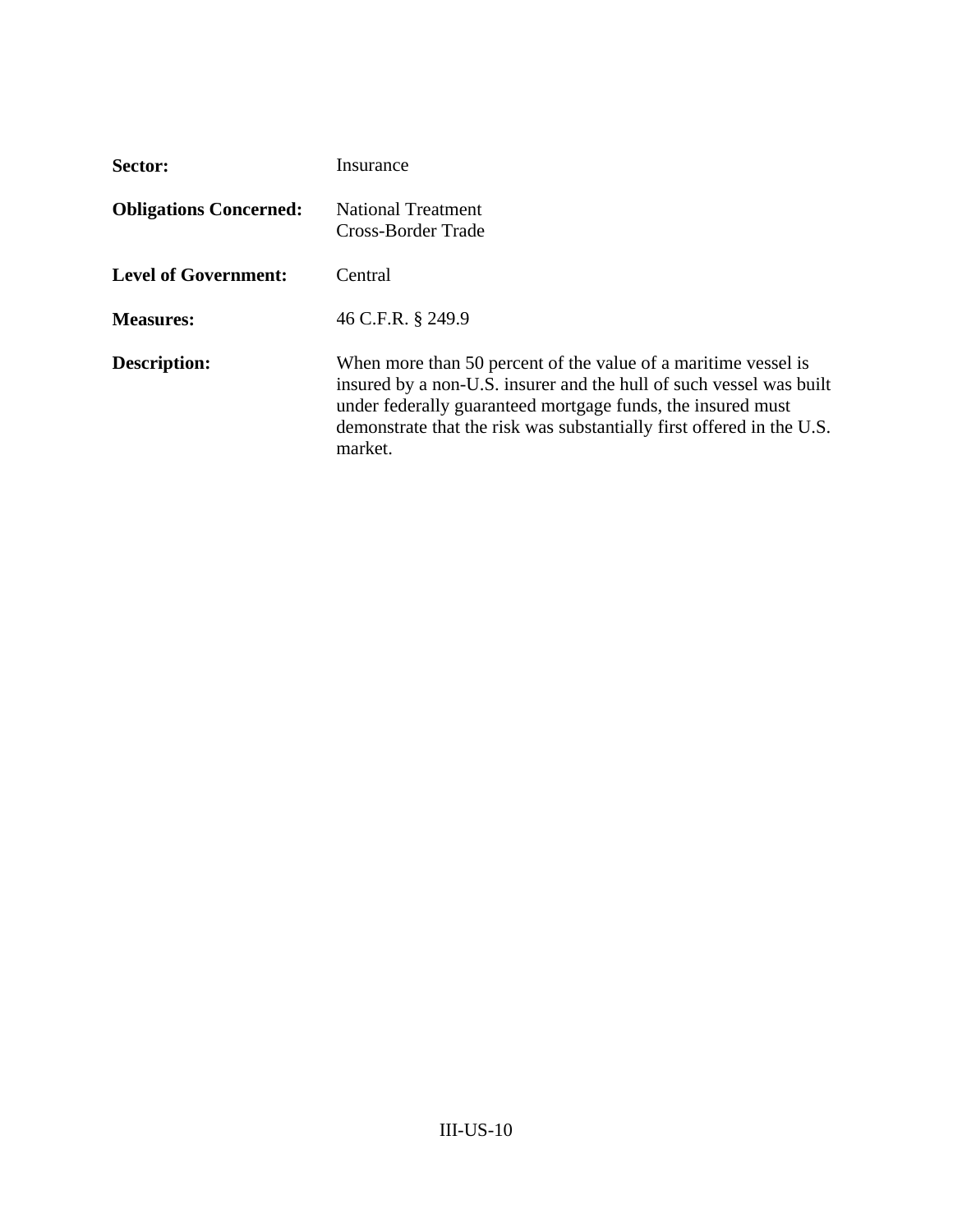| Sector:                       | Insurance                                                                                                                                                               |
|-------------------------------|-------------------------------------------------------------------------------------------------------------------------------------------------------------------------|
| <b>Obligations Concerned:</b> | <b>Market Access</b>                                                                                                                                                    |
| <b>Level of Government:</b>   | All                                                                                                                                                                     |
| <b>Measures:</b>              |                                                                                                                                                                         |
| <b>Description:</b>           | The United States reserves the right to adopt or maintain any<br>measure that is not inconsistent with the United States' obligations<br>under Article XVI of the GATS. |